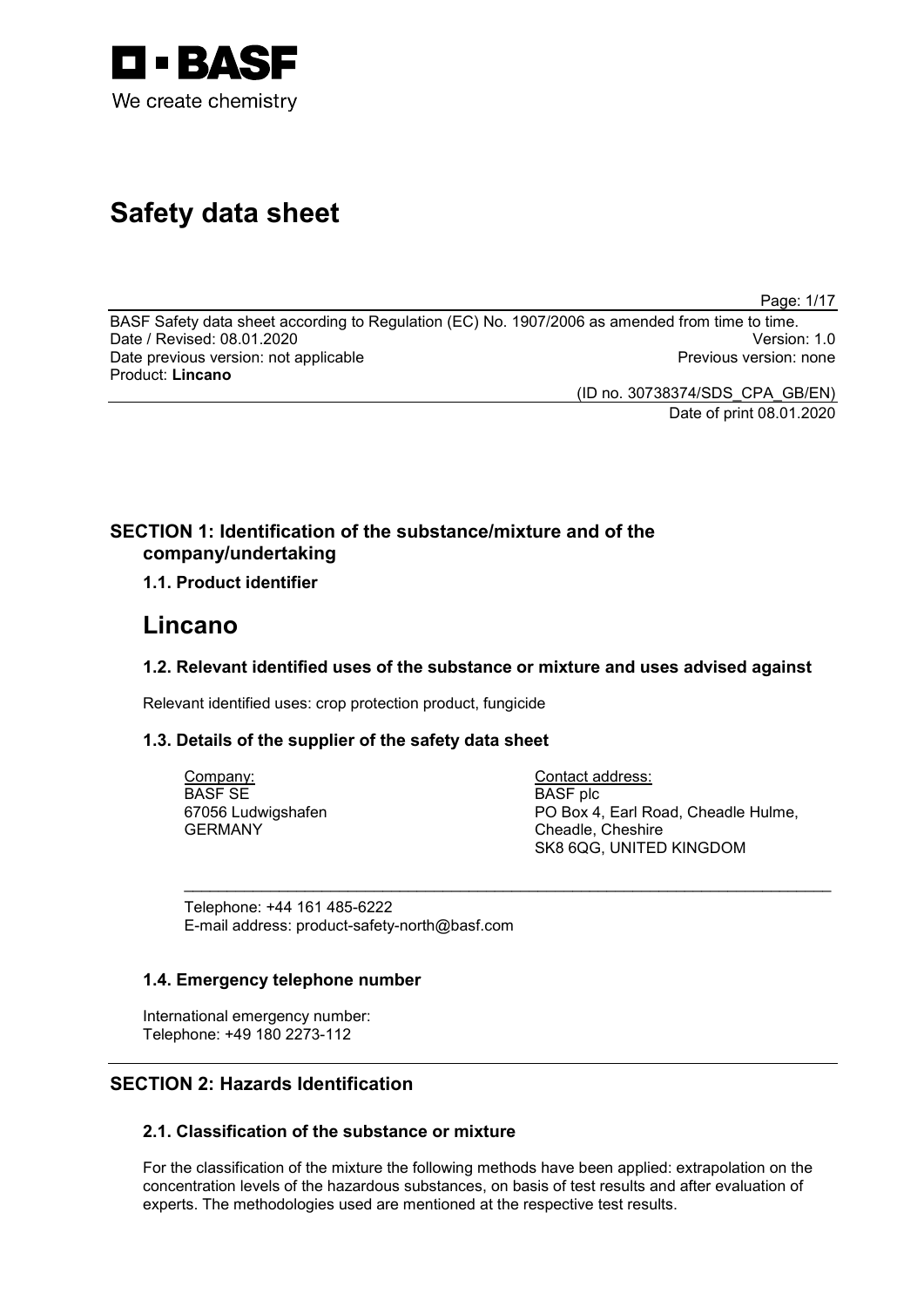BASF Safety data sheet according to Regulation (EC) No. 1907/2006 as amended from time to time. Date / Revised: 08.01.2020<br>Date previous version: not applicable  $\qquad$   $\qquad$   $\qquad$   $\qquad$  Previous version: none Date previous version: not applicable Product: **Lincano**

> (ID no. 30738374/SDS\_CPA\_GB/EN) Date of print 08.01.2020

According to Regulation (EC) No 1272/2008 [CLP]

Acute Tox. 4 (Inhalation - mist) Aquatic Acute 1 Aquatic Chronic 1

H332, H410, EUH401

For the classifications not written out in full in this section the full text can be found in section 16.

## **2.2. Label elements**

Globally Harmonized System (GHS) in accordance with UK regulations.

Pictogram:

Signal Word: Warning Hazard Statement:<br>H332 H<sub>332</sub> Harmful if inhaled.<br>H410 **Harmful if inhaled.** H410 Very toxic to aquatic life with long lasting effects.<br>EUH401 To avoid risks to human health and the environm To avoid risks to human health and the environment, comply with the instructions for use. Precautionary Statement:<br><sup>1</sup> P101 If medical advice is needed, have product container or label at hand.<br>P102 Seep out of reach of children. P102 Keep out of reach of children.<br>P103 Read label before use Read label before use. Precautionary Statements (Prevention): P261 Avoid breathing dust/fume/gas/mist/vapours/spray.<br>P271 Use only outdoors or in a well-ventilated area. Use only outdoors or in a well-ventilated area. Precautionary Statements (Response): P304 + P340 IF INHALED: Remove person to fresh air and keep comfortable for breathing. P312 Call a POISON CENTER or doctor/physician if you feel unwell. Collect spillage.

Precautionary Statements (Disposal):

Page: 2/17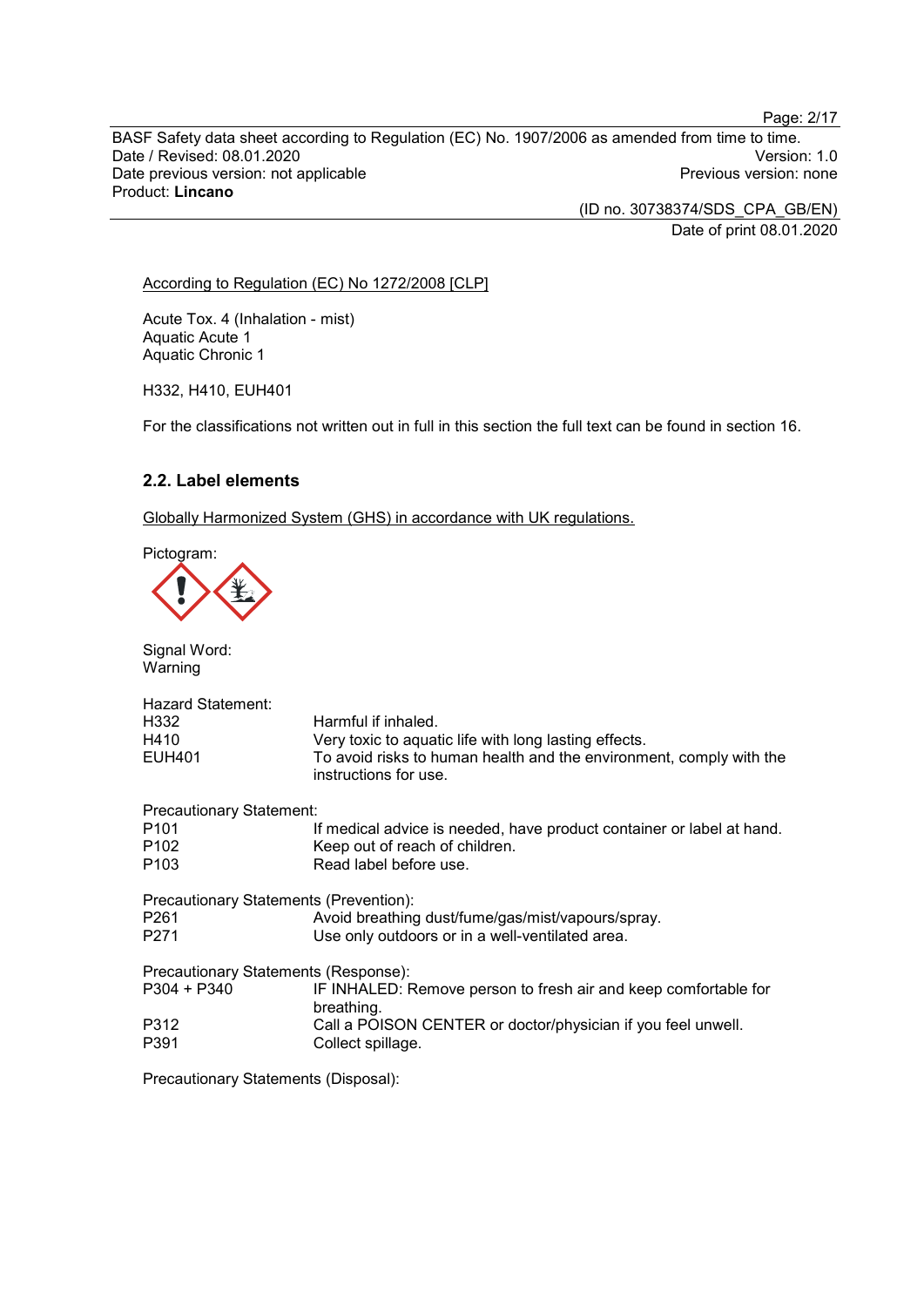Page: 3/17

BASF Safety data sheet according to Regulation (EC) No. 1907/2006 as amended from time to time. Date / Revised: 08.01.2020<br>Date previous version: not applicable  $\qquad$   $\qquad$   $\qquad$   $\qquad$  Previous version: none Date previous version: not applicable Product: **Lincano**

(ID no. 30738374/SDS\_CPA\_GB/EN)

Date of print 08.01.2020

P501 Dispose of contents/container to a licensed hazardous-waste disposal contractor or collection site except for empty clean containers which can be disposed of as non-hazardous waste.

Labeling of special preparations (GHS): EUH208: May produce an allergic reaction. Contains: 1,2-benzisothiazol-3(2H)-one

According to Regulation (EC) No 1272/2008 [CLP]

Hazard determining component(s) for labelling: azoxystrobin (ISO); methyl (E)-2-{2-[6-(2 cyanophenoxy)pyrimidin-4-yloxy]phenyl}-3-methoxyacrylate, 1,2-benzisothiazol-3(2H)-one

## **2.3. Other hazards**

According to Regulation (EC) No 1272/2008 [CLP]

See section 12 - Results of PBT and vPvB assessment.

If applicable information is provided in this section on other hazards which do not result in classification but which may contribute to the overall hazards of the substance or mixture.

## **SECTION 3: Composition/Information on Ingredients**

## **3.1. Substances**

Not applicable

#### **3.2. Mixtures**

#### Chemical nature

crop protection product, fungicide, suspension concentrate (SC)

Hazardous ingredients (GHS) according to Regulation (EC) No. 1272/2008

azoxystrobin (ISO); methyl (E)-2-{2-[6-(2-cyanophenoxy)pyrimidin-4-yloxy]phenyl}-3-methoxyacrylate Content (W/W): 22.5 % CAS Number: 131860-33-8 Acute Tox. 3 (Inhalation - dust) Aquatic Acute 1

Aquatic Chronic 1 M-factor acute: 10 M-factor chronic: 10

Alcohols, C16-C18, ethoxylated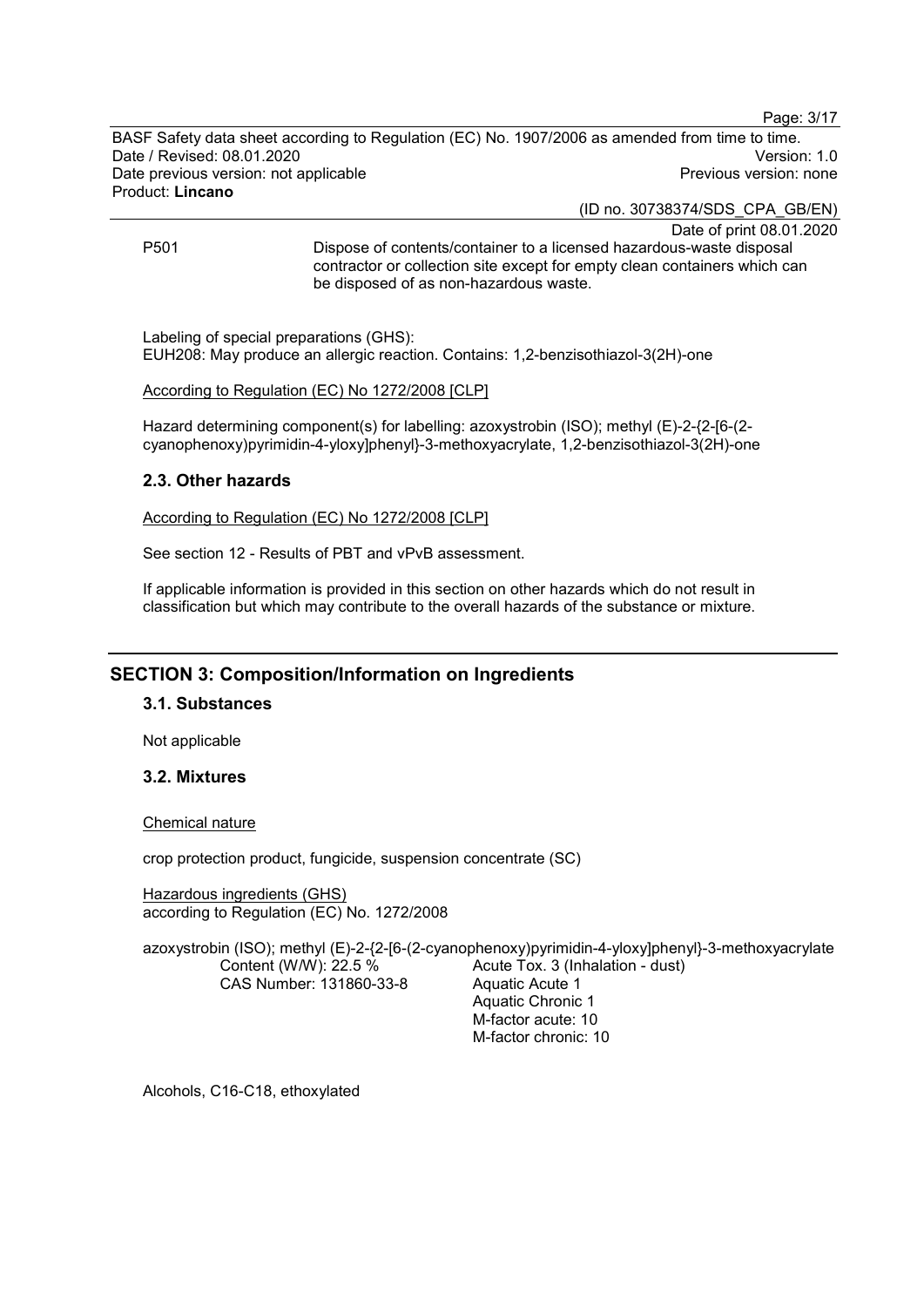Page: 4/17

BASF Safety data sheet according to Regulation (EC) No. 1907/2006 as amended from time to time. Date / Revised: 08.01.2020<br>
Date previous version: not applicable<br>
Date previous version: not applicable<br>
Date previous version: none Date previous version: not applicable Product: **Lincano**

(ID no. 30738374/SDS\_CPA\_GB/EN)

Date of print 08.01.2020

| Content (W/W): $<$ 20 % | Acute Tox. 4 (oral) |
|-------------------------|---------------------|
| CAS Number: 68439-49-6  | Eye Dam./Irrit. 1   |
| EC-Number: 500-212-8    | H318, H302          |

naphthalenesulfonic acid, dime-thyl-, polymer with formaldehyde and methylnaphthalenesulfonic acid, sodium salt

Content (W/W): 0 % CAS Number: 9084-06-4 Skin Corr./Irrit. 2 Eye Dam./Irrit. 2 H319, H315

1,2-benzisothiazol-3(2H)-one Content (W/W): < 0.05 % CAS Number: 2634-33-5 EC-Number: 220-120-9 REACH registration number: 01- 2120761540-60 INDEX-Number: 613-088-00-6

Acute Tox. 4 (oral) Skin Corr./Irrit. 2 Eye Dam./Irrit. 1 Skin Sens. 1 Aquatic Acute 1 M-factor acute: 1 M-factor chronic: 1 H318, H315, H302, H317, H400

Specific concentration limit: Skin Sens. 1: >= 0.05 %

Propane-1,2-diol Content (W/W): < 60 % CAS Number: 57-55-6 EC-Number: 200-338-0 REACH registration number: 01- 2119456809-23

For the classifications not written out in full in this section, including the hazard classes and the hazard statements, the full text is listed in section 16.

#### **SECTION 4: First-Aid Measures**

#### **4.1. Description of first aid measures**

Remove contaminated clothing. Show container, label and/or safety data sheet to physician.

If inhaled:

Keep patient calm, remove to fresh air, seek medical attention. If breathing difficulties develop, aid in breathing and seek immediate medical attention.

On skin contact: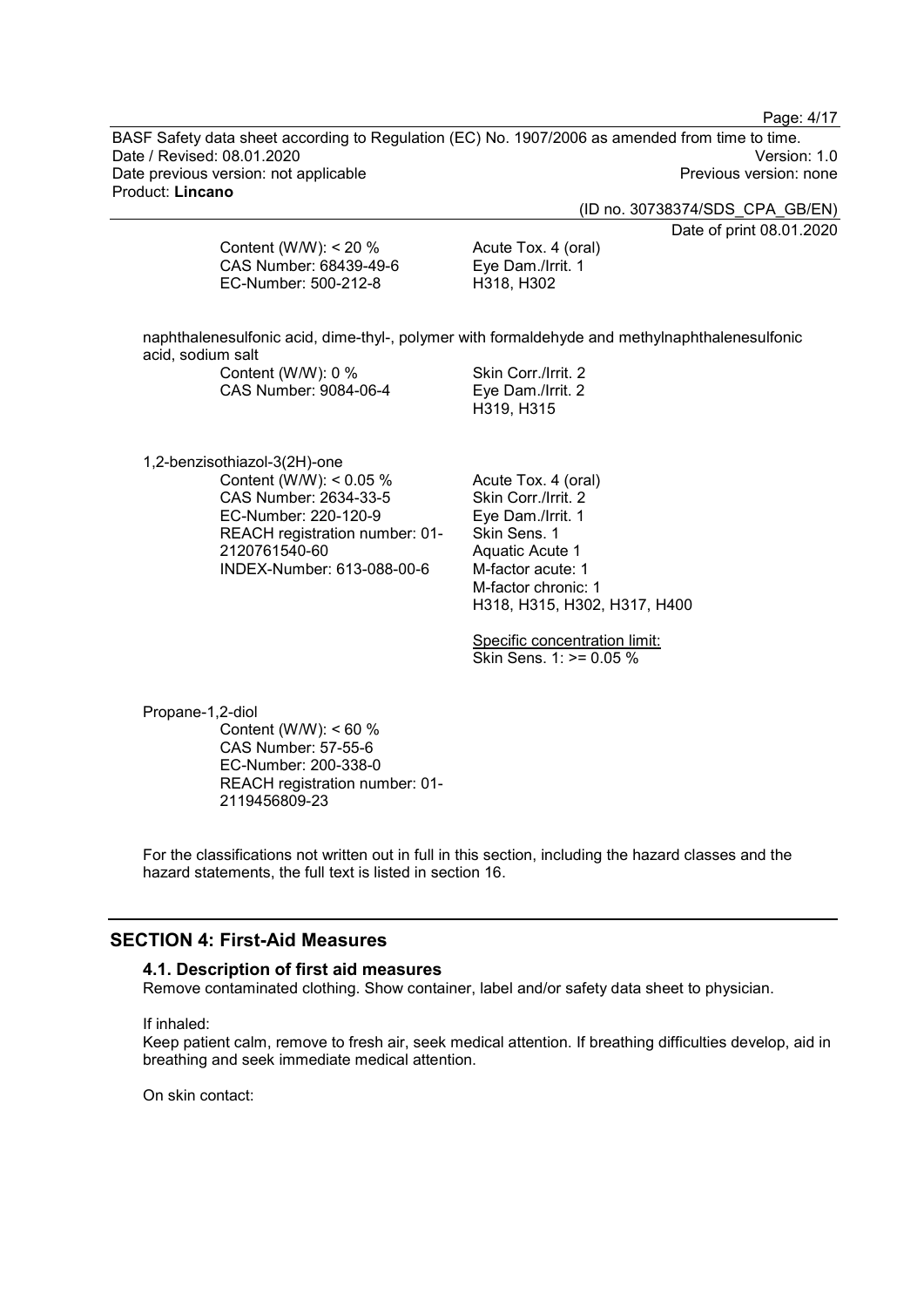Page: 5/17

BASF Safety data sheet according to Regulation (EC) No. 1907/2006 as amended from time to time. Date / Revised: 08.01.2020<br>Date previous version: not applicable  $\qquad$   $\qquad$   $\qquad$   $\qquad$  Previous version: none Date previous version: not applicable Product: **Lincano**

(ID no. 30738374/SDS\_CPA\_GB/EN)

Date of print 08.01.2020

If symptoms persist, seek medical advice. Remove contaminated clothing immediately and clean before re-use or dispose it if necessary. Wash thoroughly with soap and water.

#### On contact with eyes:

Wash affected eyes for at least 15 minutes under running water with eyelids held open. Remove contact lenses, if present. Immediate medical attention required.

#### On ingestion:

If swallowed, seek medical advice immediately and show this container or label. Do not induce vomiting.

#### **4.2. Most important symptoms and effects, both acute and delayed**

Symptoms: Information, i.e. additional information on symptoms and effects may be included in the GHS labeling phrases available in Section 2 and in the Toxicological assessments available in Section 11., (Further) symptoms and / or effects are not known so far

#### **4.3. Indication of any immediate medical attention and special treatment needed**

Treatment: Treat according to symptoms (decontamination, vital functions), no known specific antidote.

## **SECTION 5: Fire-Fighting Measures**

#### **5.1. Extinguishing media**

Suitable extinguishing media: water spray, dry powder, foam, carbon dioxide

Unsuitable extinguishing media for safety reasons: water jet

#### **5.2. Special hazards arising from the substance or mixture**

carbon monoxide, Carbon dioxide, nitrogen oxides The substances/groups of substances mentioned can be released in case of fire.

#### **5.3. Advice for fire-fighters**

Special protective equipment: Wear self-contained breathing apparatus and chemical-protective clothing.

Further information:

Keep containers cool by spraying with water if exposed to fire. In case of fire and/or explosion do not breathe fumes. Collect contaminated extinguishing water separately, do not allow to reach sewage or effluent systems. Dispose of fire debris and contaminated extinguishing water in accordance with official regulations.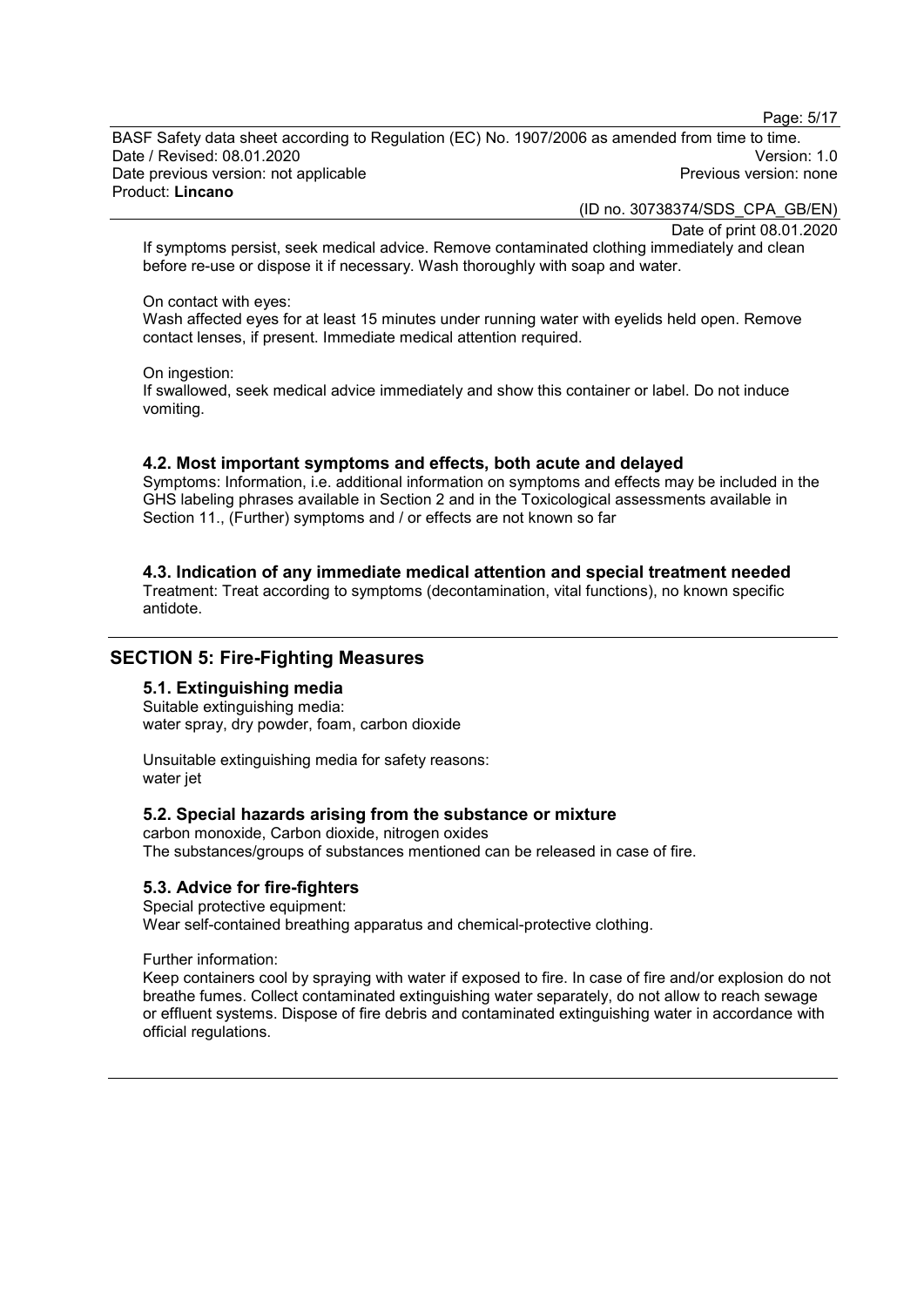Page: 6/17

BASF Safety data sheet according to Regulation (EC) No. 1907/2006 as amended from time to time. Date / Revised: 08.01.2020<br>Date previous version: not applicable  $\qquad$   $\qquad$   $\qquad$   $\qquad$  Previous version: none Date previous version: not applicable Product: **Lincano**

> (ID no. 30738374/SDS\_CPA\_GB/EN) Date of print 08.01.2020

## **SECTION 6: Accidental Release Measures**

#### **6.1. Personal precautions, protective equipment and emergency procedures**

Do not breathe vapour/spray. Use personal protective clothing. Avoid contact with the skin, eyes and clothing.

#### **6.2. Environmental precautions**

Do not discharge into the subsoil/soil. Do not discharge into drains/surface waters/groundwater. Inform authorities in the event of product spillage to water courses or sewage systems.

Do not allow contamination of public drains or surface or ground waters. Inform local water plc if spillage enters drains and the Environment Agency (England & Wales), the Scottish Environmental Protection Agency (Scotland), or the Environment and Heritage Service (Northern Ireland) if it enters surface or ground waters. Keep people and animals away.

#### **6.3. Methods and material for containment and cleaning up**

For small amounts: Pick up with suitable absorbent material (e.g. sand, sawdust, general-purpose binder, kieselguhr).

For large amounts: Dike spillage. Pump off product.

Dispose of absorbed material in accordance with regulations. Collect waste in suitable containers, which can be labeled and sealed. Clean contaminated floors and objects thoroughly with water and detergents, observing environmental regulations. Subject contaminated water to waste water treatment. Wear suitable protective equipment.

#### **6.4. Reference to other sections**

Information regarding exposure controls/personal protection and disposal considerations can be found in section 8 and 13.

## **SECTION 7: Handling and Storage**

#### **7.1. Precautions for safe handling**

No special measures necessary if stored and handled correctly. Ensure thorough ventilation of stores and work areas. When using do not eat, drink or smoke. Hands and/or face should be washed before breaks and at the end of the shift.

Protection against fire and explosion:

No special precautions necessary. The substance/product is non-combustible. Product is not explosive.

#### **7.2. Conditions for safe storage, including any incompatibilities**

Segregate from foods and animal feeds. Further information on storage conditions: Keep away from heat. Protect from direct sunlight.

#### **7.3. Specific end use(s)**

For the relevant identified use(s) listed in Section 1 the advice mentioned in this section 7 is to be observed.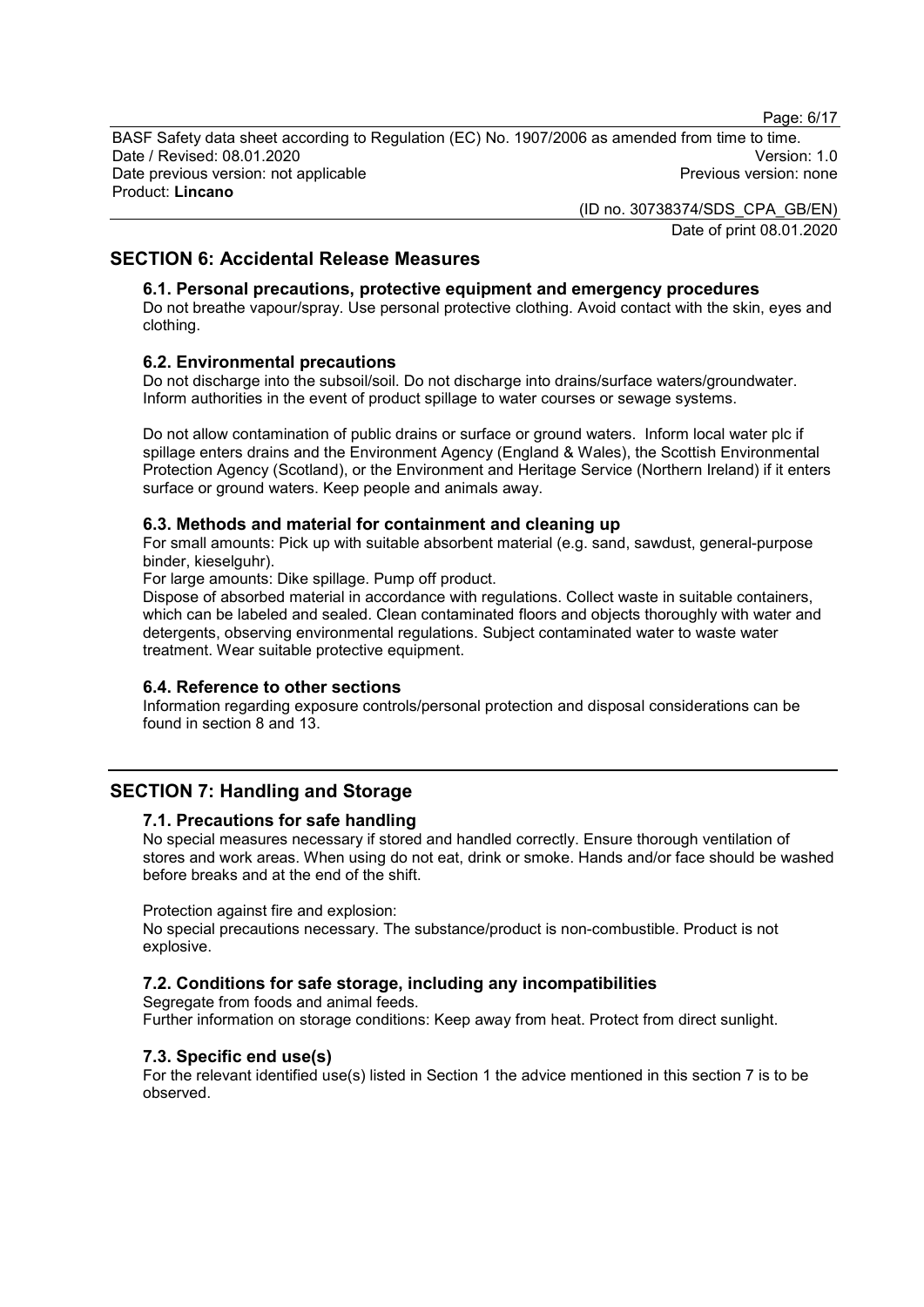Page: 7/17

BASF Safety data sheet according to Regulation (EC) No. 1907/2006 as amended from time to time. Date / Revised: 08.01.2020<br>Date previous version: not applicable  $\qquad$   $\qquad$   $\qquad$   $\qquad$  Previous version: none Date previous version: not applicable Product: **Lincano**

> (ID no. 30738374/SDS\_CPA\_GB/EN) Date of print 08.01.2020

## **SECTION 8: Exposure Controls/Personal Protection**

#### **8.1. Control parameters**

Components with occupational exposure limits

57-55-6: Propane-1,2-diol TWA value 474 mg/m3 ; 150 ppm (WEL/EH 40 (UK)), Total vapour and particulates TWA value 10 mg/m3 (WEL/EH 40 (UK)), Particulate

Refer to the current edition of HSE Guidance Note EH40 Occupational Exposure Limits (United Kingdom). For normal use and handling refer to the product label/leaflet.

#### **8.2. Exposure controls**

#### Personal protective equipment

#### Respiratory protection:

Respiratory protection required in case of exceeding the occupational exposure limit: The filter class for the respirator must be suitable for the maximum expected contaminant concentration (gas/vapour/aerosol/particulates) that may arise when handling the product. If this concentration is exceeded, self-contained breathing apparatus must be used. Combination filter for gases/vapours of organic compounds and solid and liquid particles (f.e. EN 14387 Type A-P2)

#### Hand protection:

Suitable chemical resistant safety gloves (EN 374) also with prolonged, direct contact (Recommended: Protective index 6, corresponding > 480 minutes of permeation time according to EN 374): E.g. nitrile rubber (0.4 mm), chloroprene rubber (0.5 mm), butyl rubber (0.7 mm) etc.

Eye protection:

Safety glasses with side-shields (frame goggles) (e.g. EN 166)

Body protection:

Body protection must be chosen depending on activity and possible exposure, e.g. apron, protecting boots, chemical-protection suit (according to EN 14605 in case of splashes or EN ISO 13982 in case of dust).

#### General safety and hygiene measures

The statements on personal protective equipment in the instructions for use apply when handling crop-protection agents in final-consumer packing. Wearing of closed work clothing is recommended. Store work clothing separately. Keep away from food, drink and animal feeding stuffs.

#### **SECTION 9: Physical and Chemical Properties**

#### **9.1. Information on basic physical and chemical properties**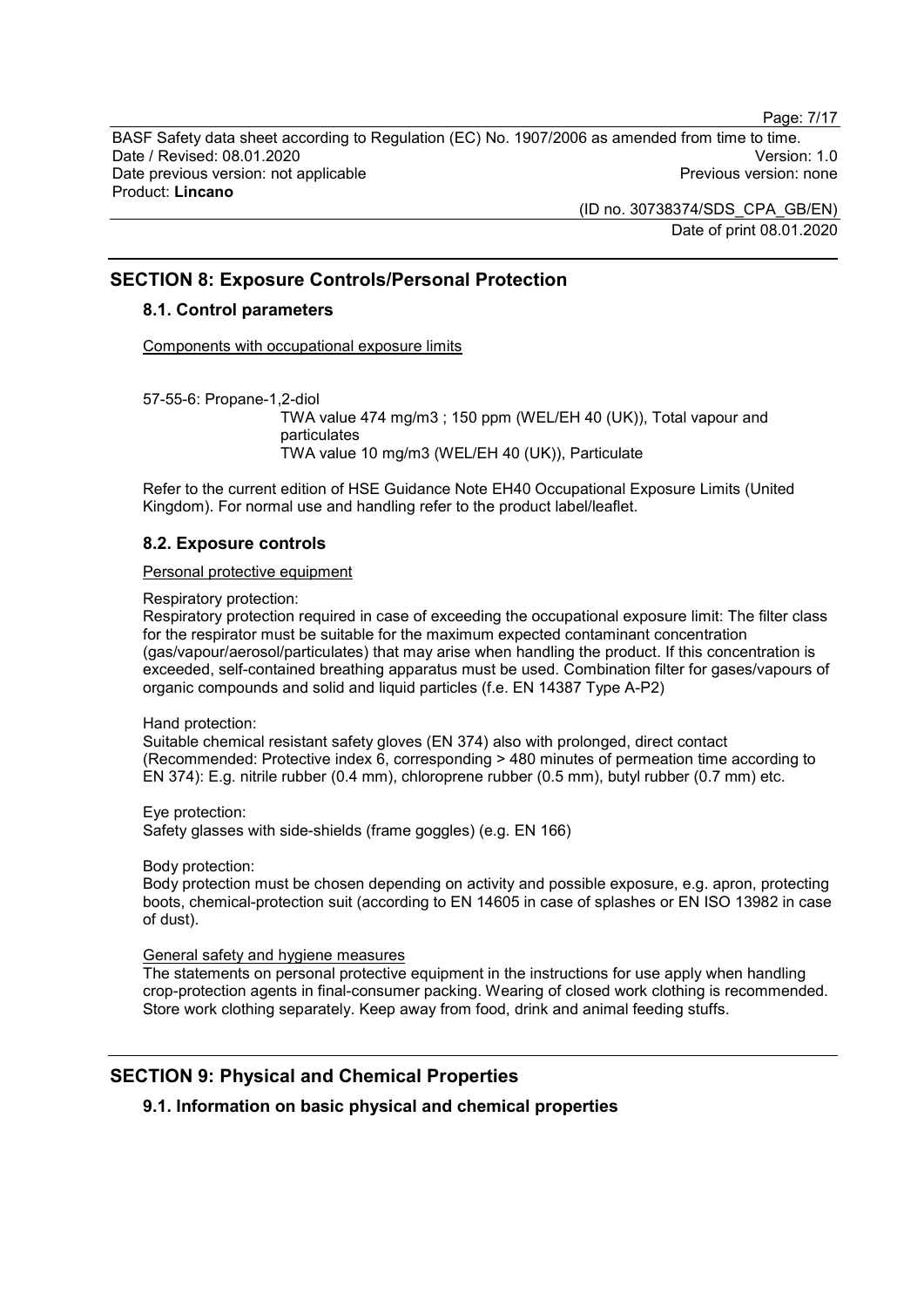Page: 8/17

BASF Safety data sheet according to Regulation (EC) No. 1907/2006 as amended from time to time.<br>Date / Revised: 08.01.2020 Date / Revised: 08.01.2020<br>
Date previous version: not applicable<br>
Date previous version: not applicable<br>
Date previous version: none Date previous version: not applicable Product: **Lincano**

(ID no. 30738374/SDS\_CPA\_GB/EN)

 $\overline{8.01.2020}$ 

|                                                     |                                                                 | Date of print 08 |
|-----------------------------------------------------|-----------------------------------------------------------------|------------------|
| Form:                                               | liquid                                                          |                  |
| Colour:                                             | off-white to slight orange                                      |                  |
| Odour:                                              | odourless                                                       |                  |
| Odour threshold:                                    |                                                                 |                  |
|                                                     | Not determined since harmful by                                 |                  |
|                                                     | inhalation.                                                     |                  |
| pH value:                                           | approx. $6 - 8$                                                 |                  |
| Melting point:                                      |                                                                 |                  |
|                                                     | The product has not been tested.                                |                  |
|                                                     |                                                                 |                  |
| Boiling point:                                      |                                                                 |                  |
|                                                     | The product has not been tested.                                |                  |
| Flash point:                                        | $>97^{\circ}$ C                                                 | (ASTM D93)       |
| Evaporation rate:                                   |                                                                 |                  |
|                                                     | not applicable                                                  |                  |
| Flammability:                                       | not applicable                                                  |                  |
| Lower explosion limit:                              |                                                                 |                  |
|                                                     | As a result of our experience with this                         |                  |
|                                                     | product and our knowledge of its                                |                  |
|                                                     | composition we do not expect any                                |                  |
|                                                     | hazard as long as the product is used                           |                  |
|                                                     | appropriately and in accordance with                            |                  |
|                                                     | the intended use.                                               |                  |
| Upper explosion limit:                              |                                                                 |                  |
|                                                     | As a result of our experience with this                         |                  |
|                                                     | product and our knowledge of its                                |                  |
|                                                     | composition we do not expect any                                |                  |
|                                                     | hazard as long as the product is used                           |                  |
|                                                     | appropriately and in accordance with                            |                  |
|                                                     | the intended use.                                               |                  |
|                                                     |                                                                 |                  |
| Ignition temperature:                               | 475 $^{\circ}$ C                                                |                  |
| Vapour pressure:                                    |                                                                 |                  |
|                                                     | The product has not been tested.                                |                  |
| Density:                                            | approx. 1.09 g/cm3                                              |                  |
|                                                     | (20 °C)                                                         |                  |
| Relative vapour density (air):                      |                                                                 |                  |
|                                                     | not applicable                                                  |                  |
| Solubility in water:                                | dispersible                                                     |                  |
| Partitioning coefficient n-octanol/water (log Kow): |                                                                 |                  |
|                                                     | not applicable                                                  |                  |
| Thermal decomposition:                              | No decomposition if stored and handled as prescribed/indicated. |                  |
| Viscosity, dynamic:                                 | approx. 117 - 541 mPa.s                                         |                  |
|                                                     | (20 °C)                                                         |                  |
|                                                     | approx. 76 - 427 mPa.s                                          |                  |
|                                                     | (40 °C)                                                         |                  |
| Explosion hazard:                                   | not explosive                                                   |                  |
| Fire promoting properties:                          | not fire-propagating                                            |                  |
|                                                     |                                                                 |                  |

## **9.2. Other information**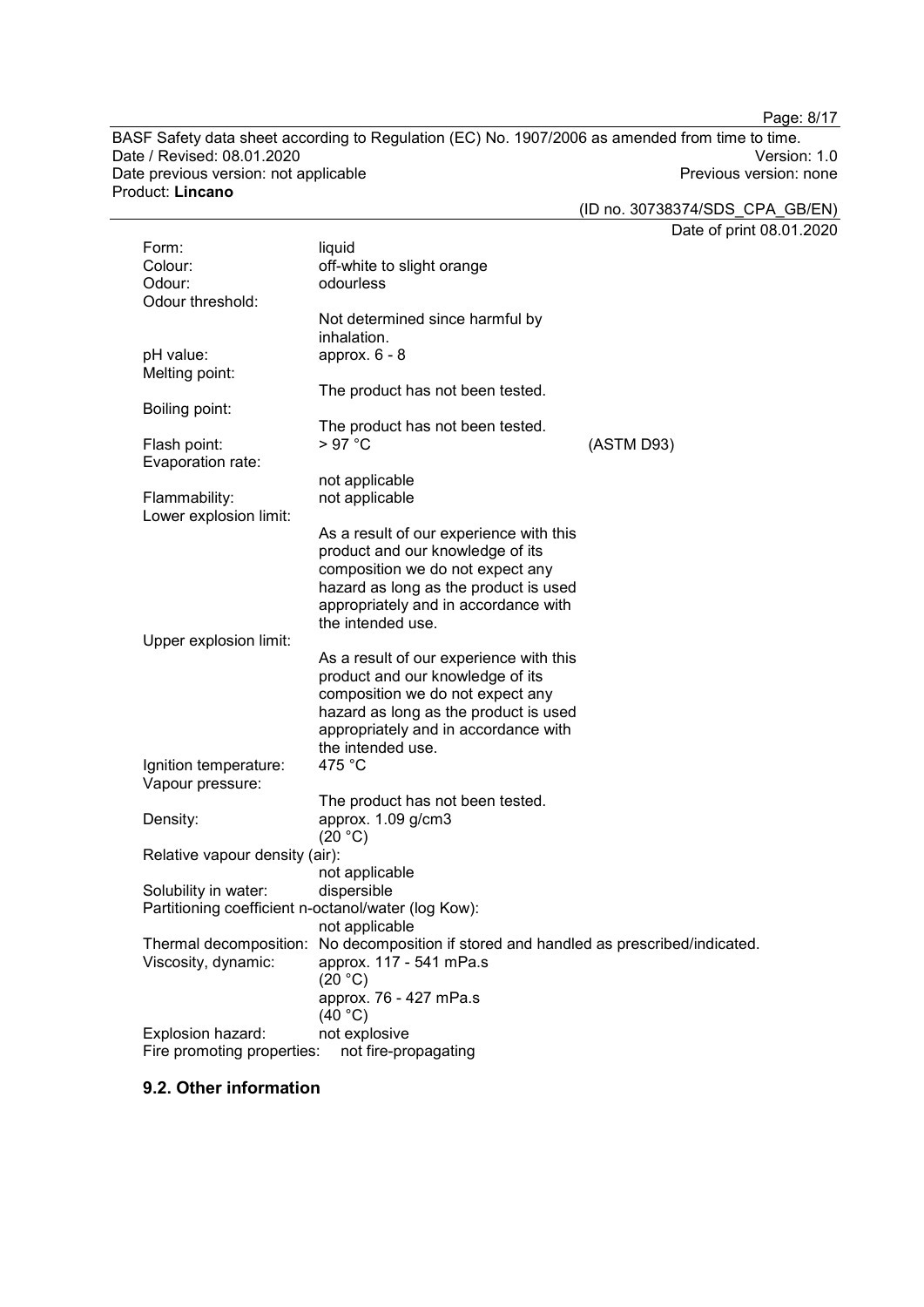Page: 9/17

BASF Safety data sheet according to Regulation (EC) No. 1907/2006 as amended from time to time. Date / Revised: 08.01.2020<br>Date previous version: not applicable  $\qquad$   $\qquad$   $\qquad$   $\qquad$  Previous version: none Date previous version: not applicable Product: **Lincano**

(ID no. 30738374/SDS\_CPA\_GB/EN)

Date of print 08.01.2020

Surface tension: 32 mN/m

 $(20 °C)$ 

## **SECTION 10: Stability and Reactivity**

## **10.1. Reactivity**

No hazardous reactions if stored and handled as prescribed/indicated.

## **10.2. Chemical stability**

The product is stable if stored and handled as prescribed/indicated.

## **10.3. Possibility of hazardous reactions**

No hazardous reactions if stored and handled as prescribed/indicated.

## **10.4. Conditions to avoid**

See SDS section 7 - Handling and storage.

## **10.5. Incompatible materials**

Substances to avoid: strong acids, strong bases, strong oxidizing agents

## **10.6. Hazardous decomposition products**

Hazardous decomposition products: No hazardous decomposition products if stored and handled as prescribed/indicated.

## **SECTION 11: Toxicological Information**

## **11.1. Information on toxicological effects**

**Acute toxicity** 

Assessment of acute toxicity: Of moderate toxicity after short-term inhalation. Virtually nontoxic after a single skin contact. Virtually nontoxic after a single ingestion.

Experimental/calculated data: LD50 rat (oral): > 2,000 mg/kg The product has not been tested. The statement has been derived from substances/products of a similar structure or composition.

ATE (by inhalation): 2.69 mg/l 4 h (calculated)

LD50 rat (dermal): > 2,000 mg/kg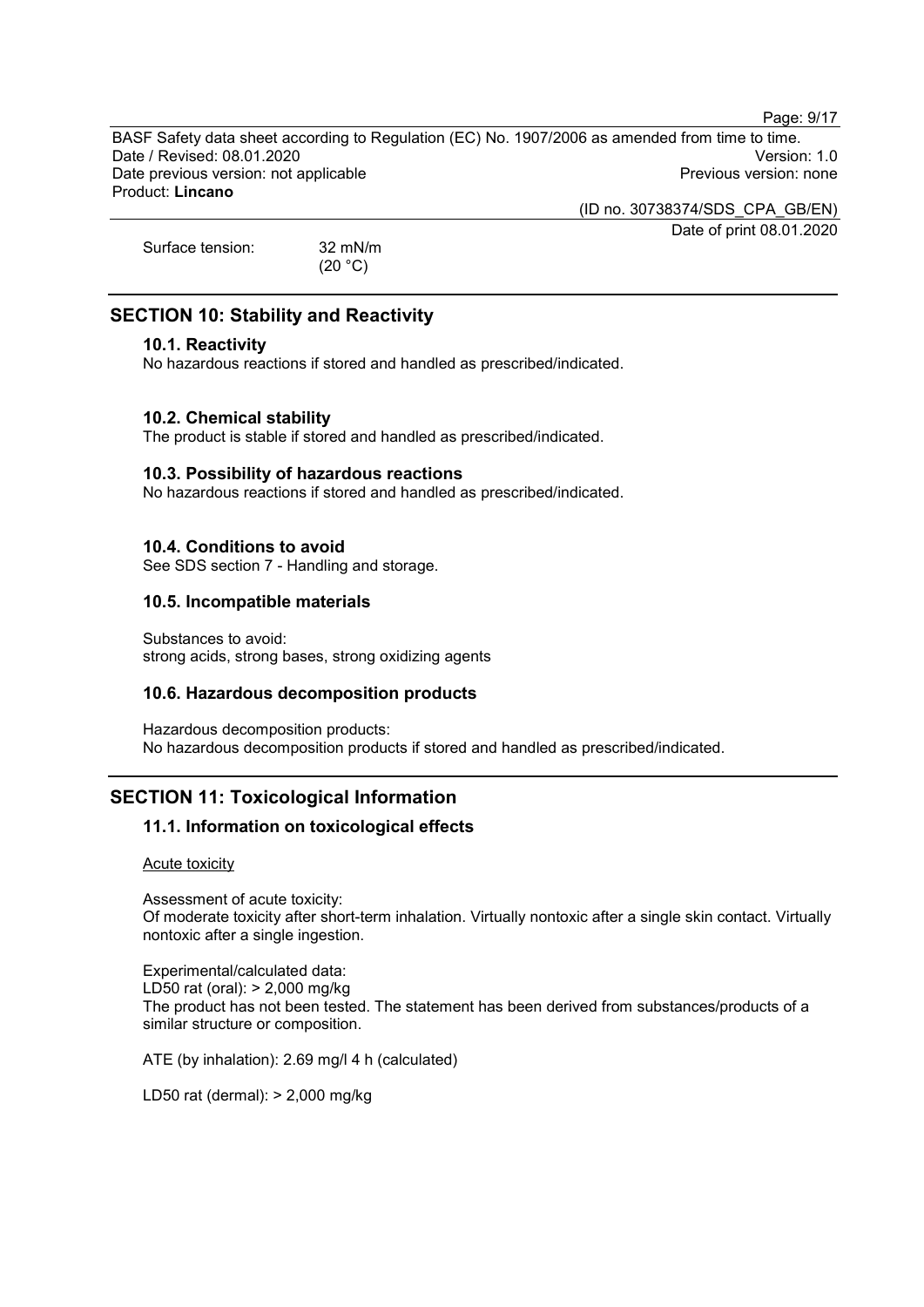Page: 10/17

BASF Safety data sheet according to Regulation (EC) No. 1907/2006 as amended from time to time. Date / Revised: 08.01.2020<br>Date previous version: not applicable  $\qquad$   $\qquad$   $\qquad$   $\qquad$  Previous version: none Date previous version: not applicable Product: **Lincano**

(ID no. 30738374/SDS\_CPA\_GB/EN)

Date of print 08.01.2020

The product has not been tested. The statement has been derived from substances/products of a similar structure or composition.

#### **Irritation**

Assessment of irritating effects:

Not irritating to the skin. Not irritating to the eyes. The product has not been tested. The statement has been derived from substances/products of a similar structure or composition.

Experimental/calculated data: Skin corrosion/irritation rabbit: non-irritant

Serious eye damage/irritation rabbit: non-irritant

Respiratory/Skin sensitization

Assessment of sensitization:

There is no evidence of a skin-sensitizing potential. The product has not been tested. The statement has been derived from substances/products of a similar structure or composition.

Experimental/calculated data: guinea pig: Non-sensitizing.

#### Germ cell mutagenicity

Assessment of mutagenicity:

----------------------------------

Mutagenicity tests revealed no genotoxic potential. The product has not been tested. The statement has been derived from the properties of the individual components.

**Carcinogenicity** 

Assessment of carcinogenicity:

Did not show carcinogenic effects in animal experiments. The product has not been tested. The statement has been derived from the properties of the individual components.

#### Reproductive toxicity

----------------------------------

Assessment of reproduction toxicity:

Animal studies gave no indication of a fertility impairing effect at doses which were not toxic to the parental animals. The product has not been tested. The statement has been derived from the properties of the individual components.

----------------------------------

Developmental toxicity

Assessment of teratogenicity: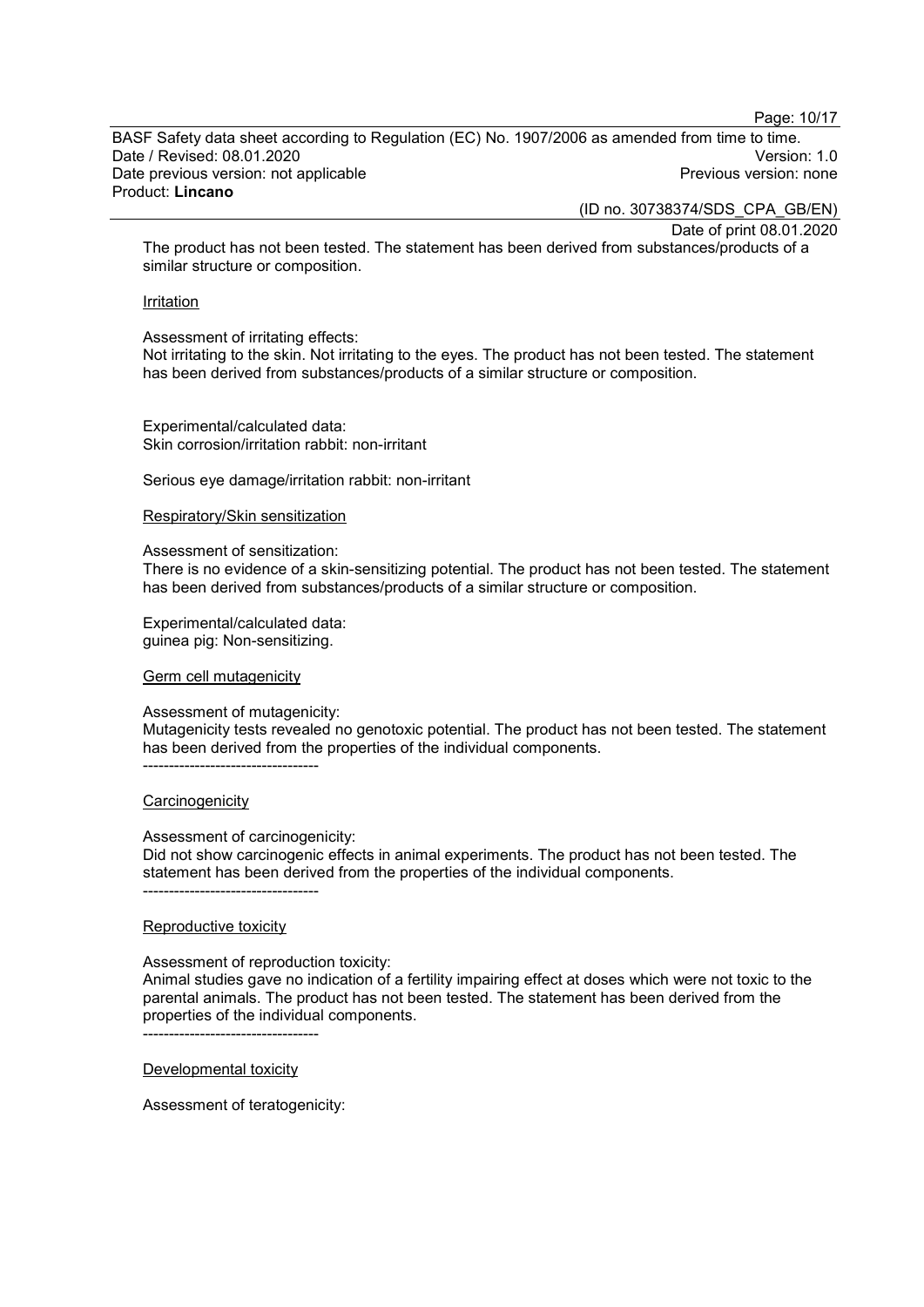Page: 11/17

BASF Safety data sheet according to Regulation (EC) No. 1907/2006 as amended from time to time. Date / Revised: 08.01.2020<br>Date previous version: not applicable  $\qquad$   $\qquad$   $\qquad$   $\qquad$  Previous version: none Date previous version: not applicable Product: **Lincano**

(ID no. 30738374/SDS\_CPA\_GB/EN)

Date of print 08.01.2020

Animal studies gave no indication of a developmental toxic effect at doses that were not toxic to the parental animals. The product has not been tested. The statement has been derived from the properties of the individual components.

----------------------------------

Specific target organ toxicity (single exposure)

Assessment of STOT single:

The available information is not sufficient for the evaluation of specific target organ toxicity.

#### Repeated dose toxicity and Specific target organ toxicity (repeated exposure)

Assessment of repeated dose toxicity:

No adverse effects were observed after repeated exposure in animal studies. The product has not been tested. The statement has been derived from the properties of the individual components.

---------------------------------- ----------------------------------

#### Aspiration hazard

No aspiration hazard expected.

The product has not been tested. The statement has been derived from the properties of the individual components.

Other relevant toxicity information

Misuse can be harmful to health.

## **SECTION 12: Ecological Information**

#### **12.1. Toxicity**

Assessment of aquatic toxicity: Very toxic to aquatic life with long lasting effects. The product has not been tested. The statement has been derived from substances/products of a similar structure or composition.

Toxicity to fish: LC50 (96 h) 1.2 mg/l, Oncorhynchus mykiss

LC50 (96 h) 2.8 mg/l, Cyprinus carpio

Aquatic invertebrates: EC50 (48 h) 0.83 mg/l, Daphnia magna

Aquatic plants: EC50 (72 h) 2.2 mg/l, Pseudokirchneriella subcapitata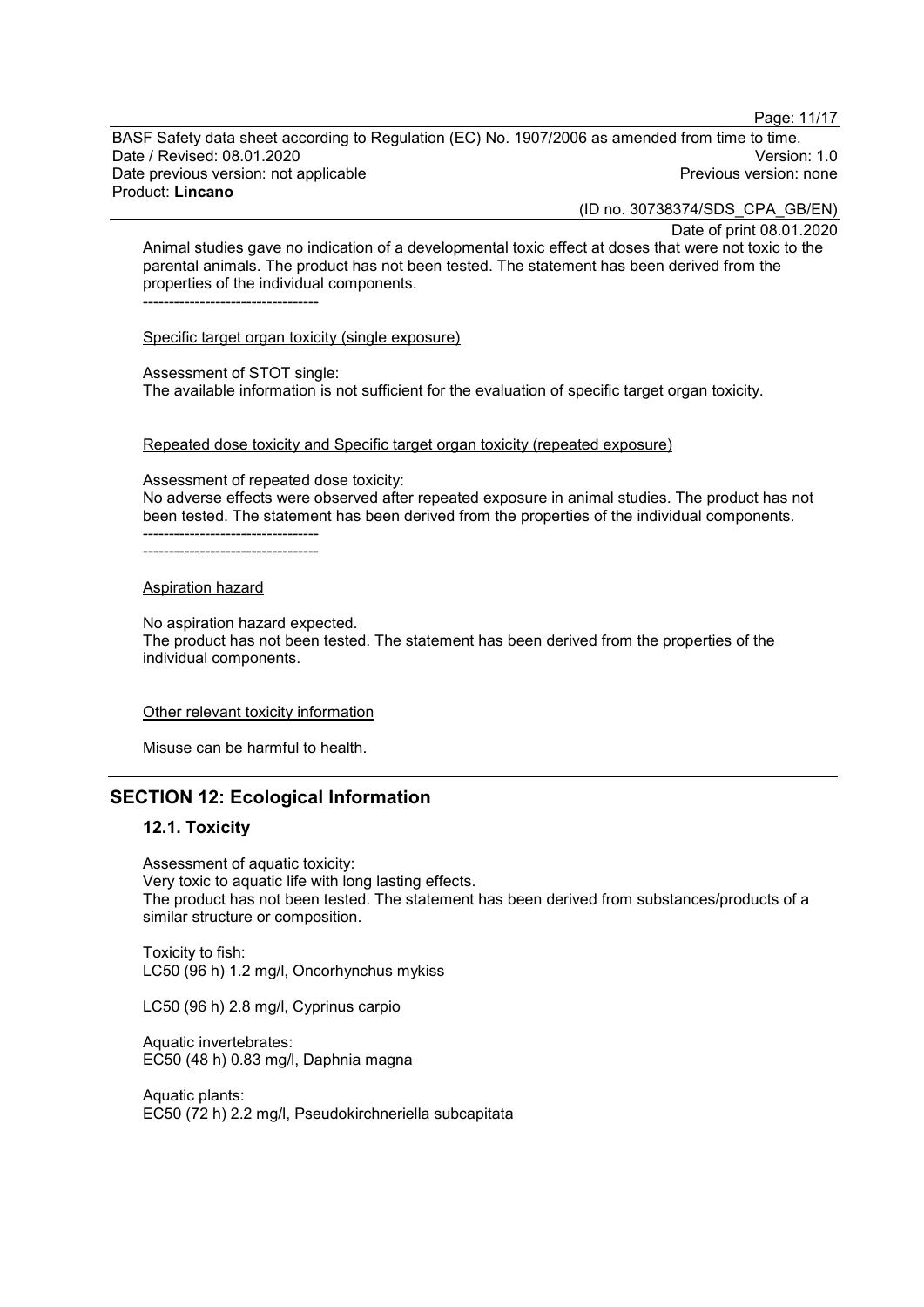Page: 12/17

BASF Safety data sheet according to Regulation (EC) No. 1907/2006 as amended from time to time. Date / Revised: 08.01.2020<br>Date previous version: not applicable  $\qquad$   $\qquad$   $\qquad$   $\qquad$  Previous version: none Date previous version: not applicable Product: **Lincano**

> (ID no. 30738374/SDS\_CPA\_GB/EN) Date of print 08.01.2020

## **12.2. Persistence and degradability**

Assessment biodegradation and elimination (H2O): The product has not been tested. The statement has been derived from the properties of the individual components.

*Information on: azoxystrobin (ISO); methyl (E)-2-{2-[6-(2-cyanophenoxy)pyrimidin-4-yloxy]phenyl}-3 methoxyacrylate Assessment biodegradation and elimination (H2O): Not readily biodegradable (by OECD criteria).* ----------------------------------

#### **12.3. Bioaccumulative potential**

Assessment bioaccumulation potential: The product has not been tested. The statement has been derived from the properties of the individual components.

*Information on: azoxystrobin (ISO); methyl (E)-2-{2-[6-(2-cyanophenoxy)pyrimidin-4-yloxy]phenyl}-3 methoxyacrylate Assessment bioaccumulation potential: Does not accumulate in organisms.* ----------------------------------

## **12.4. Mobility in soil**

Assessment transport between environmental compartments: Adsorption in soil: The product has not been tested. The statement has been derived from the properties of the individual components.

*Information on: azoxystrobin (ISO); methyl (E)-2-{2-[6-(2-cyanophenoxy)pyrimidin-4-yloxy]phenyl}-3 methoxyacrylate Assessment transport between environmental compartments: Adsorption in soil: low mobility in soil* ----------------------------------

## **12.5. Results of PBT and vPvB assessment**

The product does not contain a substance fulfilling the PBT (persistent/bioaccumulative/toxic) criteria or the vPvB (very persistent/very bioaccumulative) criteria.

#### **12.6. Other adverse effects**

The product does not contain substances that are listed in Regulation (EC) 1005/2009 on substances that deplete the ozone layer.

## **12.7. Additional information**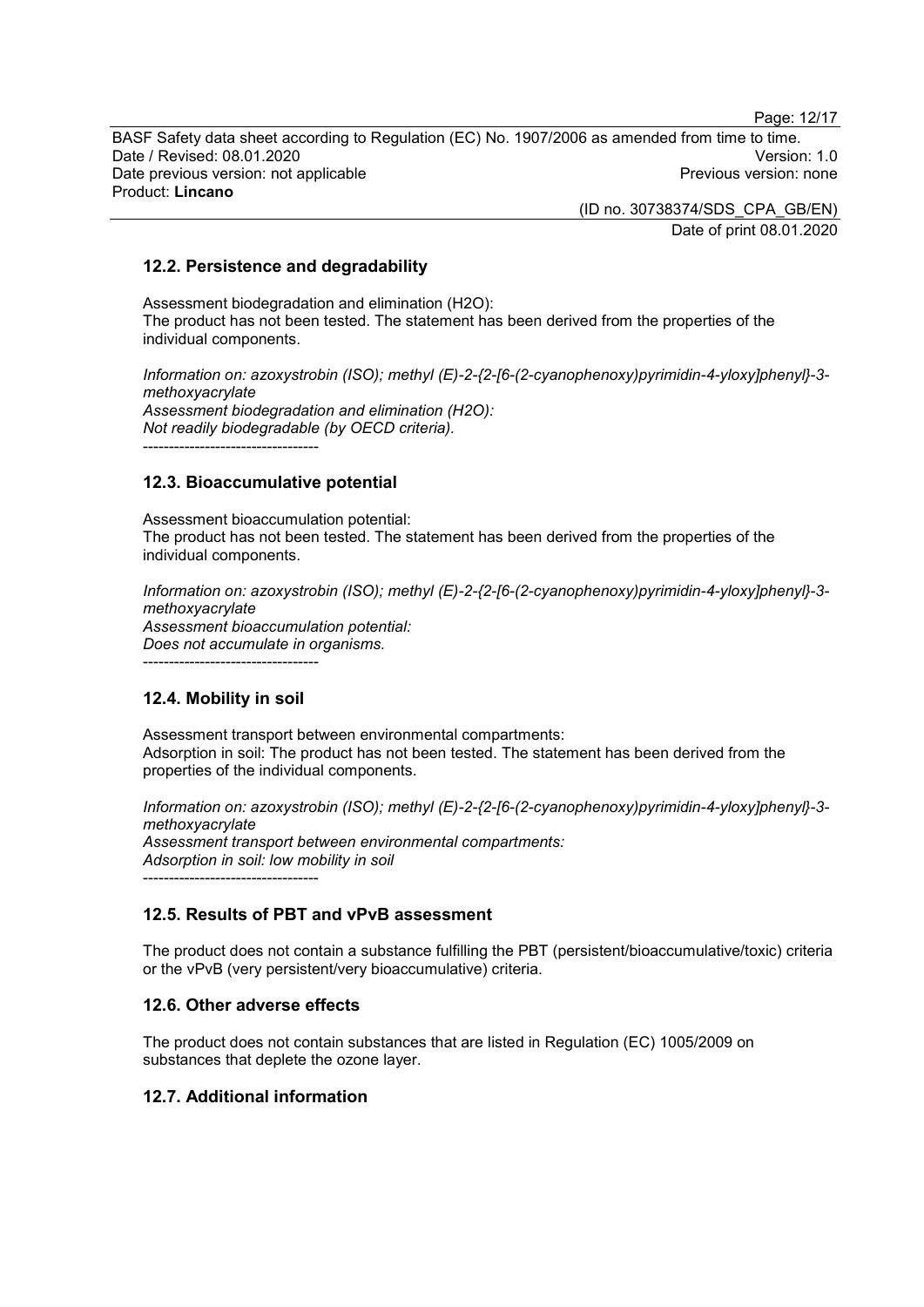Page: 13/17

BASF Safety data sheet according to Regulation (EC) No. 1907/2006 as amended from time to time. Date / Revised: 08.01.2020<br>
Date previous version: not applicable<br>
Date previous version: not applicable<br>
Date previous version: none Date previous version: not applicable Product: **Lincano**

(ID no. 30738374/SDS\_CPA\_GB/EN)

Date of print 08.01.2020

Other ecotoxicological advice:

Do not discharge product into the environment without control.

## **SECTION 13: Disposal Considerations**

## **13.1. Waste treatment methods**

Must be disposed of or incinerated in accordance with local regulations.

The UK Environmental Protection (Duty of Care) Regulations (EP) and amendments should be noted (United Kingdom).

This product and any uncleaned containers must be disposed of as hazardous waste in accordance with the 2005 Hazardous Waste Regulations and amendments (United Kingdom)

Contaminated packaging:

Contaminated packaging should be emptied as far as possible and disposed of in the same manner as the substance/product.

## **SECTION 14: Transport Information**

#### **Land transport**

#### ADR

| UN number<br>UN proper shipping name:<br>Transport hazard class(es):<br>Packing group:<br>Environmental hazards:<br>Special precautions for<br>user: | <b>UN3082</b><br>ENVIRONMENTALLY HAZARDOUS SUBSTANCE, LIQUID,<br>N.O.S. (contains AZOXYSTROBIN)<br>9. EHSM<br>Ш<br>yes<br>None known |
|------------------------------------------------------------------------------------------------------------------------------------------------------|--------------------------------------------------------------------------------------------------------------------------------------|
| <b>RID</b>                                                                                                                                           |                                                                                                                                      |
| UN number<br>UN proper shipping name:                                                                                                                | <b>UN3082</b><br>ENVIRONMENTALLY HAZARDOUS SUBSTANCE, LIQUID,<br>N.O.S. (contains AZOXYSTROBIN)                                      |

Transport hazard class(es): 9, EHSM Packing group: III Environmental hazards: yes Special precautions for user: None known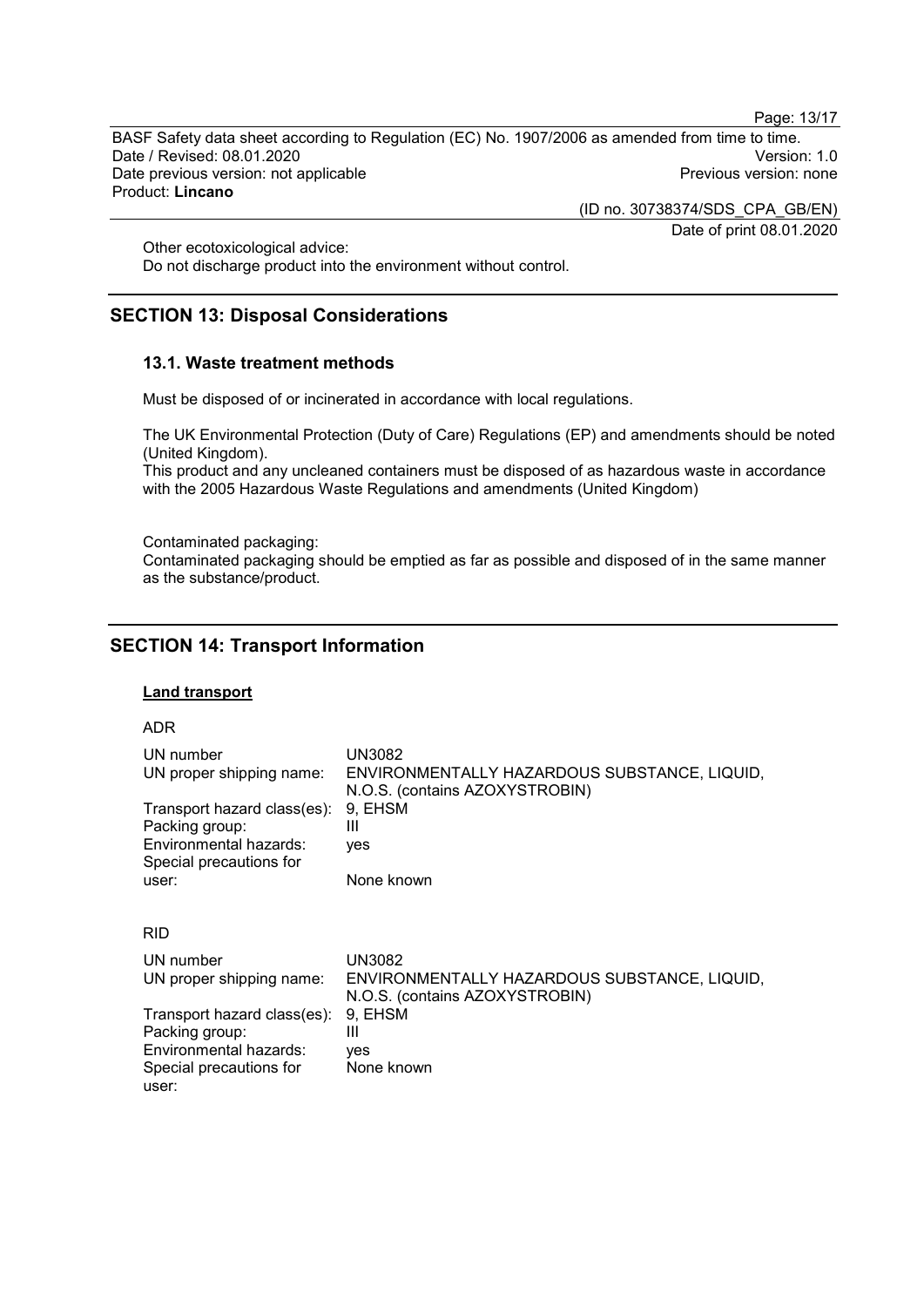Page: 14/17

BASF Safety data sheet according to Regulation (EC) No. 1907/2006 as amended from time to time. Date / Revised: 08.01.2020<br>
Date previous version: not applicable<br>
Date previous version: not applicable<br>
Date previous version: none Date previous version: not applicable Product: **Lincano**

(ID no. 30738374/SDS\_CPA\_GB/EN)

Date of print 08.01.2020

#### **Inland waterway transport** ADN

| UN number<br>UN proper shipping name: | UN3082<br>ENVIRONMENTALLY HAZARDOUS SUBSTANCE, LIQUID,<br>N.O.S. (contains AZOXYSTROBIN) |
|---------------------------------------|------------------------------------------------------------------------------------------|
| Transport hazard class(es): 9, EHSM   |                                                                                          |
| Packing group:                        | Ш                                                                                        |
| Environmental hazards:                | ves                                                                                      |
| Special precautions for               | None known                                                                               |
| user:                                 |                                                                                          |

Transport in inland waterway vessel Not evaluated

#### **Sea transport**

#### IMDG

| UN number:                          | UN 3082                                      |
|-------------------------------------|----------------------------------------------|
| UN proper shipping name:            | ENVIRONMENTALLY HAZARDOUS SUBSTANCE, LIQUID, |
|                                     | N.O.S. (contains AZOXYSTROBIN)               |
| Transport hazard class(es): 9, EHSM |                                              |
| Packing group:                      | Ш                                            |
| Environmental hazards:              | ves                                          |
|                                     | Marine pollutant: YES                        |
| Special precautions for             | None known                                   |
| user:                               |                                              |

#### **Air transport**

IATA/ICAO

| UN number:                          | UN 3082                                      |
|-------------------------------------|----------------------------------------------|
| UN proper shipping name:            | ENVIRONMENTALLY HAZARDOUS SUBSTANCE, LIQUID, |
|                                     | N.O.S. (contains AZOXYSTROBIN)               |
| Transport hazard class(es): 9, EHSM |                                              |
| Packing group:                      |                                              |
| Environmental hazards:              | ves                                          |
| Special precautions for             | None known                                   |
| user:                               |                                              |

## **14.1. UN number**

See corresponding entries for "UN number" for the respective regulations in the tables above.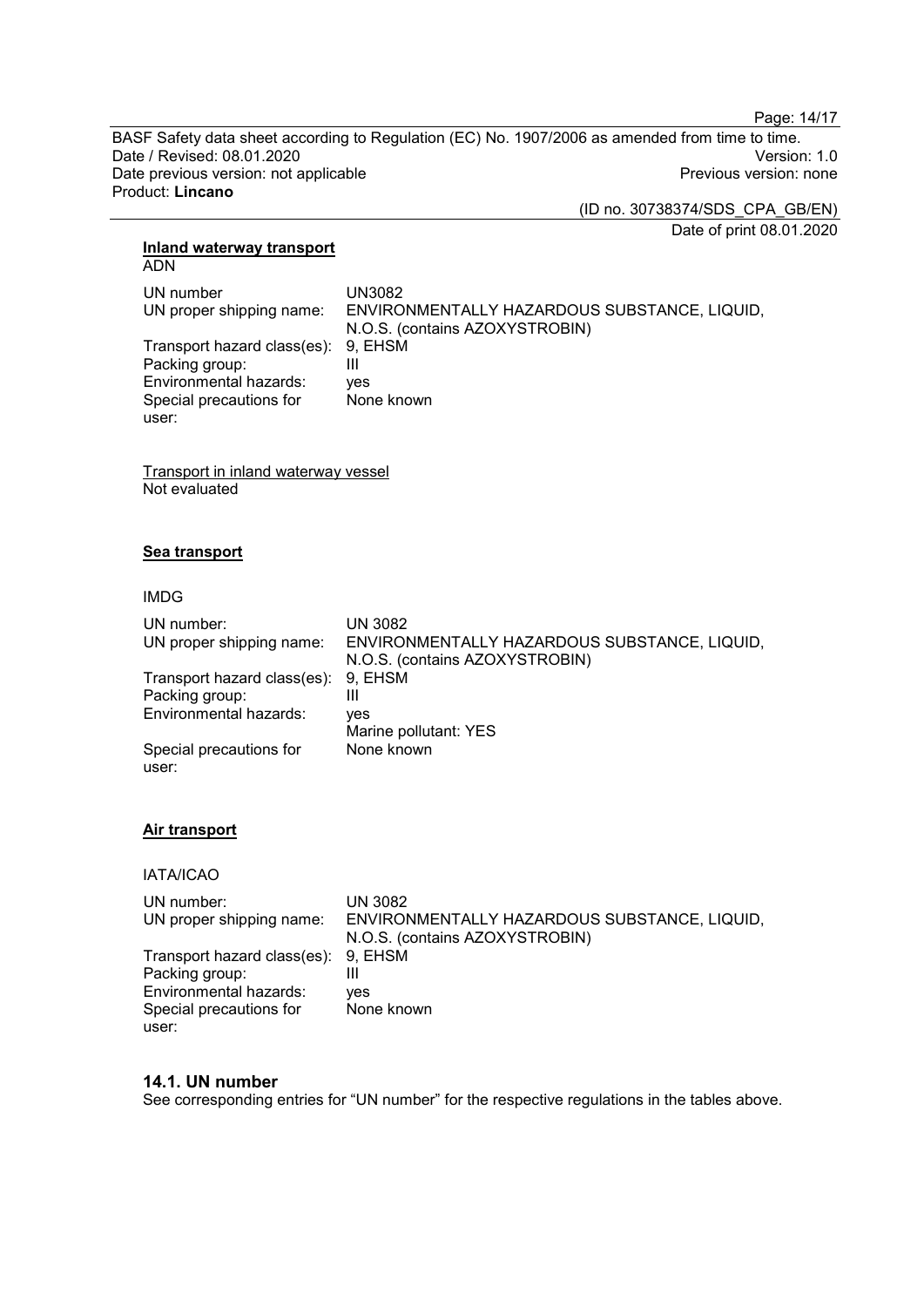Page: 15/17

BASF Safety data sheet according to Regulation (EC) No. 1907/2006 as amended from time to time. Date / Revised: 08.01.2020<br>Date previous version: not applicable  $\qquad$   $\qquad$   $\qquad$   $\qquad$  Previous version: none Date previous version: not applicable Product: **Lincano**

> (ID no. 30738374/SDS\_CPA\_GB/EN) Date of print 08.01.2020

**14.2. UN proper shipping name**

See corresponding entries for "UN proper shipping name" for the respective regulations in the tables above.

#### **14.3. Transport hazard class(es)**

See corresponding entries for "Transport hazard class(es)" for the respective regulations in the tables above.

#### **14.4. Packing group**

See corresponding entries for "Packing group" for the respective regulations in the tables above.

#### **14.5. Environmental hazards**

See corresponding entries for "Environmental hazards" for the respective regulations in the tables above.

#### **14.6. Special precautions for user**

See corresponding entries for "Special precautions for user" for the respective regulations in the tables above.

#### **14.7. Transport in bulk according to Annex II of MARPOL and the IBC Code**

| Regulation:         | Not evaluated |
|---------------------|---------------|
| Shipment approved:  | Not evaluated |
| Pollution name:     | Not evaluated |
| Pollution category: | Not evaluated |
| Ship Type:          | Not evaluated |

#### **Further information**

This product is subject to the most recent edition of "The Carriage of Dangerous Goods and Use of Transportable Pressure Equipment Regulations" and their amendments (United Kingdom).

#### **SECTION 15: Regulatory Information**

## **15.1. Safety, health and environmental regulations/legislation specific for the substance or mixture**

Prohibitions, Restrictions and Authorizations

Annex XVII of Regulation (EC) No 1907/2006: Number on List: 3

Directive 2012/18/EU - Control of Major Accident Hazards involving dangerous substances (EU): List entry in regulation: E1

This product is classified under the European CLP Regulation. (United Kingdom) The data should be considered when making any assessment under the Control of Substances Hazardous to Health Regulations (COSHH), and related guidance, for example, 'COSHH Essentials' (United Kingdom).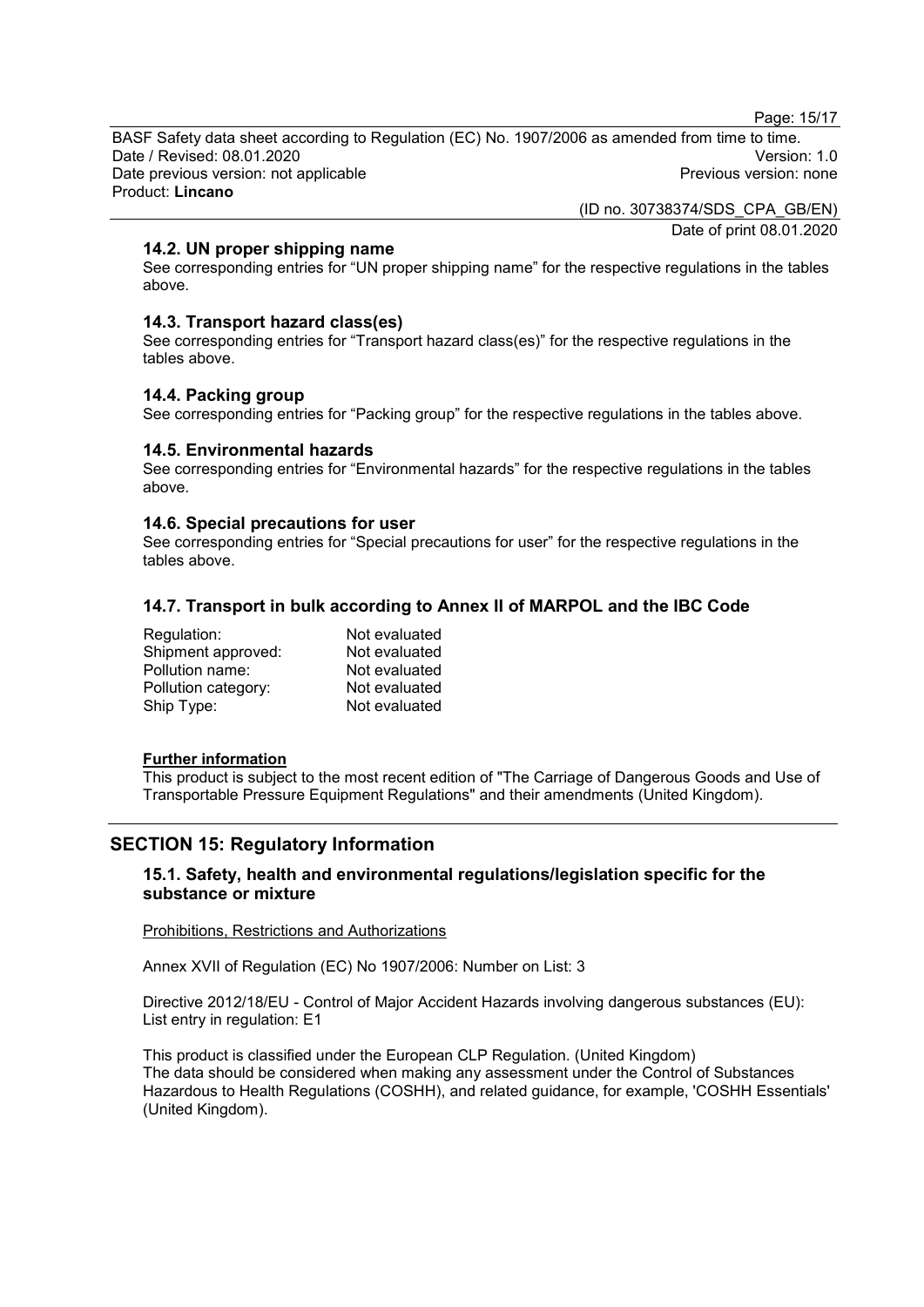Page: 16/17

BASF Safety data sheet according to Regulation (EC) No. 1907/2006 as amended from time to time. Date / Revised: 08.01.2020<br>Date previous version: not applicable  $\qquad$  and  $\qquad$   $\qquad$  Previous version: none Date previous version: not applicable Product: **Lincano**

(ID no. 30738374/SDS\_CPA\_GB/EN)

Date of print 08.01.2020

This product may be subject to the Control of Major Accident Hazards Regulations (COMAH), and amendments if specific threshold tonnages are exceeded (United Kingdom).

#### **15.2. Chemical Safety Assessment**

Advice on product handling can be found in sections 7 and 8 of this safety data sheet.

## **SECTION 16: Other Information**

For proper and safe use of this product, please refer to the approval conditions laid down on the product label.

Full text of the classifications, including the hazard classes and the hazard statements, if mentioned in section 2 or 3:

| Acute Tox.        | Acute toxicity                                                      |
|-------------------|---------------------------------------------------------------------|
| Aquatic Acute     | Hazardous to the aquatic environment - acute                        |
| Aquatic Chronic   | Hazardous to the aquatic environment - chronic                      |
| Eye Dam./Irrit.   | Serious eye damage/eye irritation                                   |
| Skin Corr./Irrit. | Skin corrosion/irritation                                           |
| Skin Sens.        | Skin sensitization                                                  |
| H332              | Harmful if inhaled.                                                 |
| H410              | Very toxic to aquatic life with long lasting effects.               |
| <b>EUH401</b>     | To avoid risks to human health and the environment, comply with the |
|                   | instructions for use.                                               |
| H318              | Causes serious eye damage.                                          |
| H302              | Harmful if swallowed.                                               |
| H319              | Causes serious eye irritation.                                      |
| H315              | Causes skin irritation.                                             |
| H317              | May cause an allergic skin reaction.                                |
| H400              | Very toxic to aquatic life.                                         |
|                   |                                                                     |

**Abbreviations** 

ADR = The European Agreement concerning the International Carriage of Dangerous Goods by Road. ADN = The European Agreement concerning the International Carriage of Dangerous Goods by Inland waterways. ATE = Acute Toxicity Estimates. CAO = Cargo Aircraft Only. CAS = Chemical Abstract Service. CLP = Classification, Labelling and Packaging of substances and mixtures. DIN = German national organization for standardization. DNEL = Derived No Effect Level. EC50 = Effective concentration median for 50% of the population. EC = European Community. EN = European Standards. IARC = International Agency for Research on Cancer. IATA = International Air Transport Association. IBC-Code = Intermediate Bulk Container code. IMDG = International Maritime Dangerous Goods Code. ISO = International Organization for Standardization. STEL = Short-Term Exposure Limit. LC50 = Lethal concentration median for 50% of the population. LD50 = Lethal dose median for 50% of the population. TLV = Threshold Limit Value. MARPOL = The International Convention for the Prevention of Pollution from Ships. NEN = Dutch Norm. NOEC = No Observed Effect Concentration. OEL = Occupational Exposure Limit. OECD = Organization for Economic Cooperation and Development. PBT = Persistent, Bioaccumulative and Toxic. PNEC = Predicted No Effect Level. PPM = Parts per million. RID = The European Agreement concerning the International Carriage of Dangerous Goods by Rail. TWA = Time